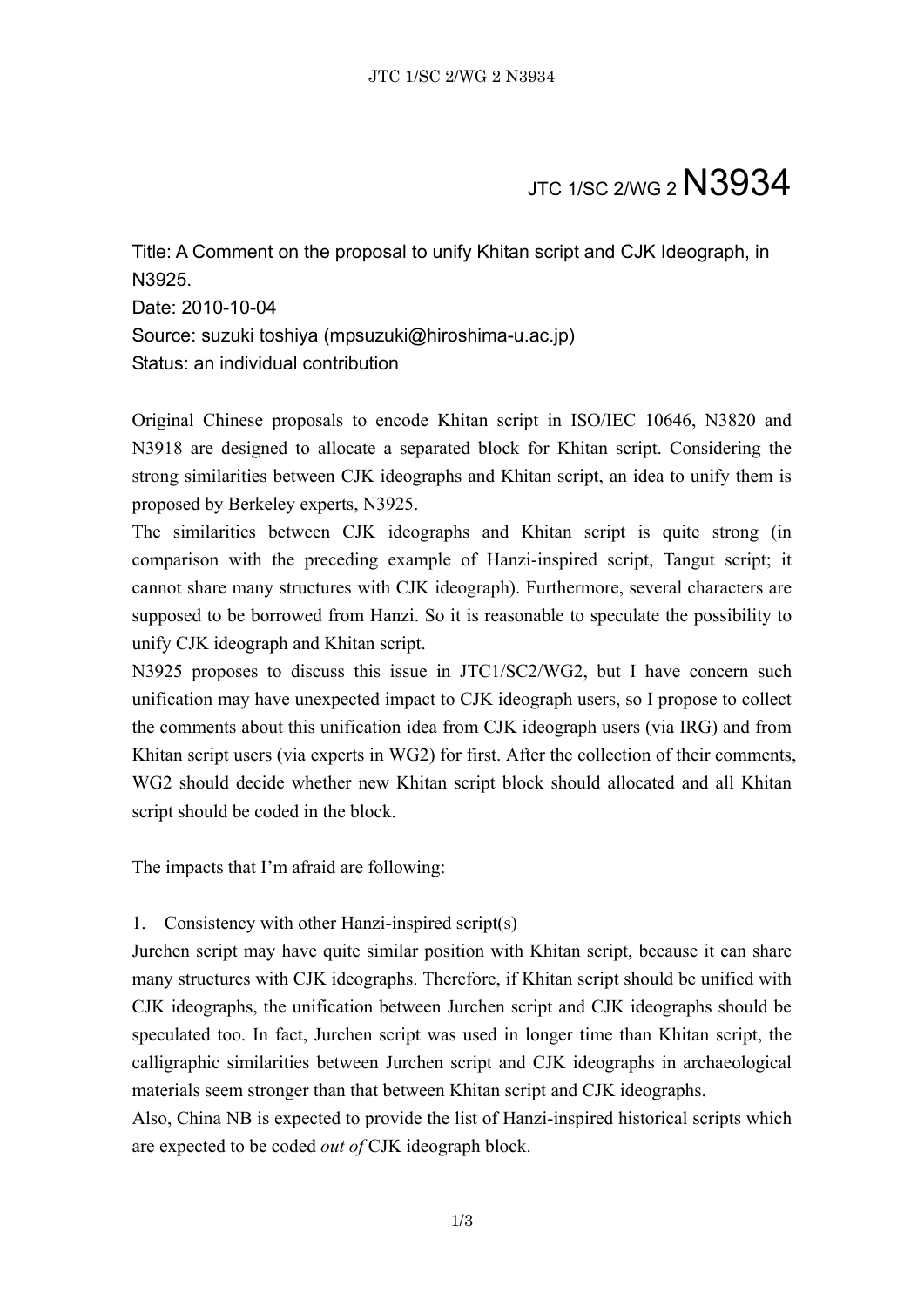2. Consistency of Unification rule for CJK Unified/Compatibility Ideographs According to Jurchen script expert's document, the criteria of unifiable glyphic variants may be different between Hanzi and Hanzi-inspired scripts. For example, N3817 has an analysis by Andrew West, for possible glyph variants that Chinese experts want to distinguish at character encoding level.

|                        |     | <b>BIRA</b>                | 俑俑 |             |      | <b>NADAN</b> | 규규   |
|------------------------|-----|----------------------------|----|-------------|------|--------------|------|
|                        |     | <b>BUXA</b>                | 天天 |             |      | <b>NAN</b>   | 乐乐   |
|                        |     | $\rm CII$                  | 秉秉 | <b>INDA</b> | 斥斥   | $\Omega$     | 史史   |
|                        |     | <b>CUEN</b>                | 仔仔 | IU          | 外外   | <b>SHI</b>   | 五五   |
|                        |     | DAI                        | 米米 | JAL         | 危尼   | <b>SHIA</b>  | 花花札  |
|                        |     | <b>ESE</b>                 | 反支 | JO          | 戈戈   | <b>SHII</b>  | 孟禹孟孟 |
|                        |     | <b>FUN</b>                 | 买买 | JU          | 盂击   | <b>SHIIR</b> | 夹夹   |
|                        |     | $\operatorname{GE}$        | 叐方 | KI          | 某共   | <b>TAIYI</b> | 天天   |
|                        |     | $\mathop{\rm FI}\nolimits$ | 米米 | $\rm MA$    | 元冗   | TU           | 关关   |
| AI                     | 币币币 | FO                         | 玫玫 | MI          | 兵兵 u |              | 灭灭   |
| AMBA                   | 夅夅  | GE                         | 屈压 | MINGGAN 五五  |      | UJE          | 用用   |
| $\mathbf{A}\mathbf{N}$ | 米米  | GU                         | 丘丘 | $_{\rm MO}$ | 民文   | XA           | 付付   |
| <b>AXU</b>             | 克克  | $\mathbf{I}$               | 千千 | $\rm MUA$   | 呆呆   | YA           | 扑扑   |
|                        |     |                            |    |             |      |              |      |

Jurchen characters with similar shapes but proposed to be coded separately (N3817)

In Khitan script, there might be similar problem. Some pairs/trios of Khitan characters (e.g. J-0251/J-0252, J-0298/J-0299, J-0313/J-0314, etc) in N3918 show quite similar shapes.

| $J - 0251$ | 岈 | Unkown-105 | 200 | 万 |
|------------|---|------------|-----|---|
| $J - 0252$ | 岘 | Unkown-106 | 201 | 氕 |
|            |   |            |     |   |
| J-0298     | 彷 | ô          | 252 | へ |
| J-0299     | 徂 | ô          | 253 | 公 |
|            |   |            |     |   |
| $J - 0313$ | 衢 | ŋ          | 264 | 尖 |
| $J - 0314$ |   | Unkown-123 | 265 | 尖 |

Khitan characters with similar shapes but proposed to be coded separately (N3918)

If they are proposed as CJK ideographs, they would be unified, as far as they don't have different meaning or pronunciations and regarded as non-cognate characters. Unfortunately, Khitan script is not decoded completely, it is difficult to determine